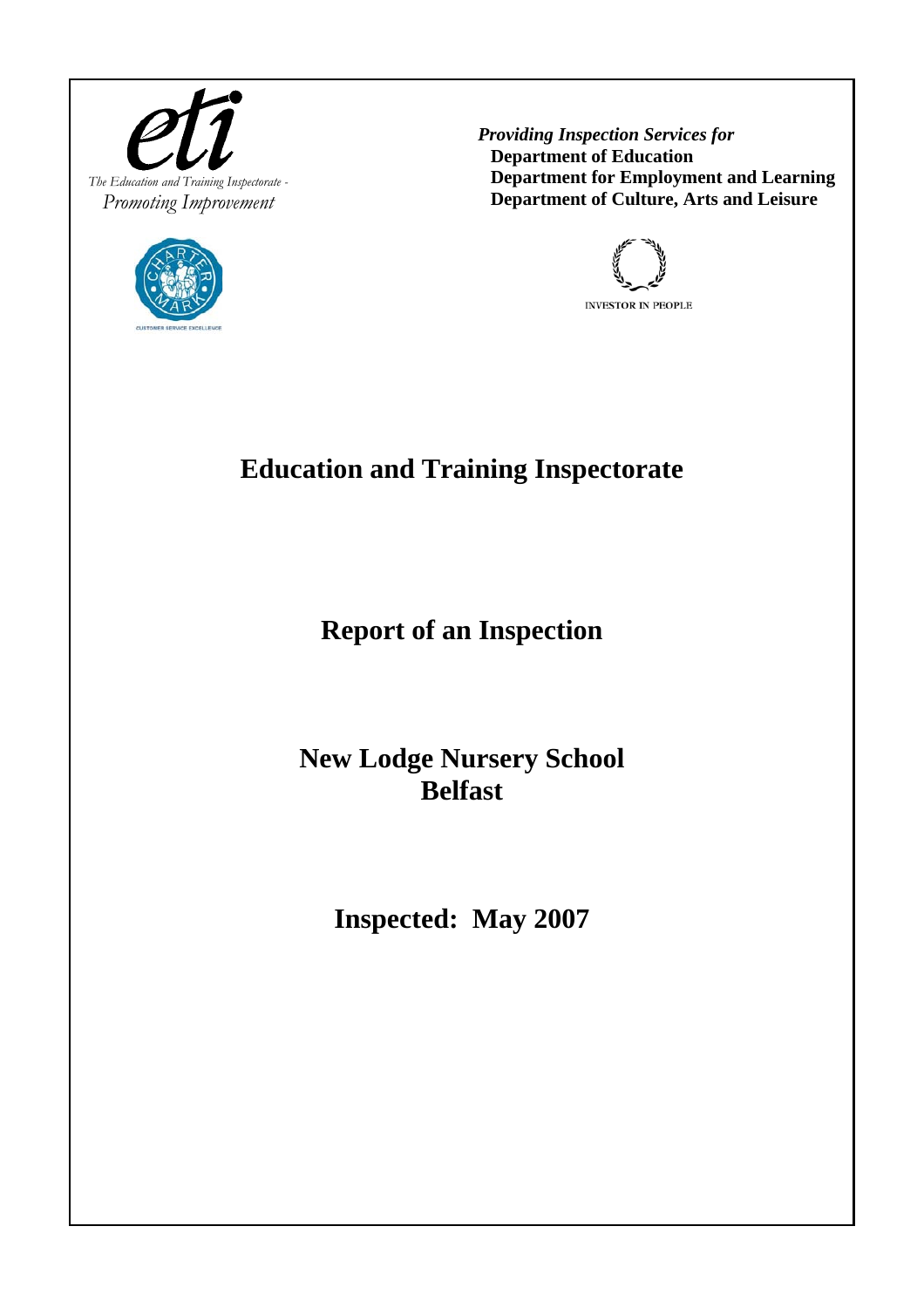# **STATISTICAL INFORMATION ON NEW LODGE NURSERY SCHOOL, BELFAST**

## **1. Details of Children**

| <b>Number of children:</b>             | Class 1 | Class 2 |
|----------------------------------------|---------|---------|
| Attending full-time                    | 26      | 26      |
| Attending part-time                    |         |         |
| Under 3 years of age*                  |         |         |
| With statement of SEN**                |         |         |
| At CoP stages $3$ or $4***$            |         |         |
| At CoP stages 1 or $2***$              |         |         |
| With English as an additional language |         |         |

\* On 1 July.<br>\*\* Special Ed

\*\* Special Educational Needs.<br>\*\*\* The stages refer to those set

The stages refer to those set out in the Code of Practice for the Identification and Assessment of Special Educational Needs.

| Percentage qualifying under DE admission criteria 1 or 2. |     |
|-----------------------------------------------------------|-----|
| Average attendance for the previous year.                 | 85% |

# **2. Duration of Sessions**

| <b>Full-time</b>     | Part-time: am | Part-time: pm            |
|----------------------|---------------|--------------------------|
| $4\frac{1}{2}$ hours |               | $\overline{\phantom{0}}$ |

#### **3. Details of Staff**

| Number of:                          | <b>Full-Time</b> | <b>Part-Time</b> |
|-------------------------------------|------------------|------------------|
| Teachers                            |                  |                  |
| <b>Nursery Assistants</b>           |                  |                  |
| <b>Qualified Nursery Assistants</b> |                  |                  |

| Number of: $***$ |  |
|------------------|--|
| <b>Students</b>  |  |
| Trainees         |  |

**\*\*\*\*** Total placements since September of current year

## **4. Parental Questionnaires (to be completed by Inspection Services Branch)**

| Number issued              |               |
|----------------------------|---------------|
| Percentage returned        | $\Lambda$ 30/ |
| Number of written comments |               |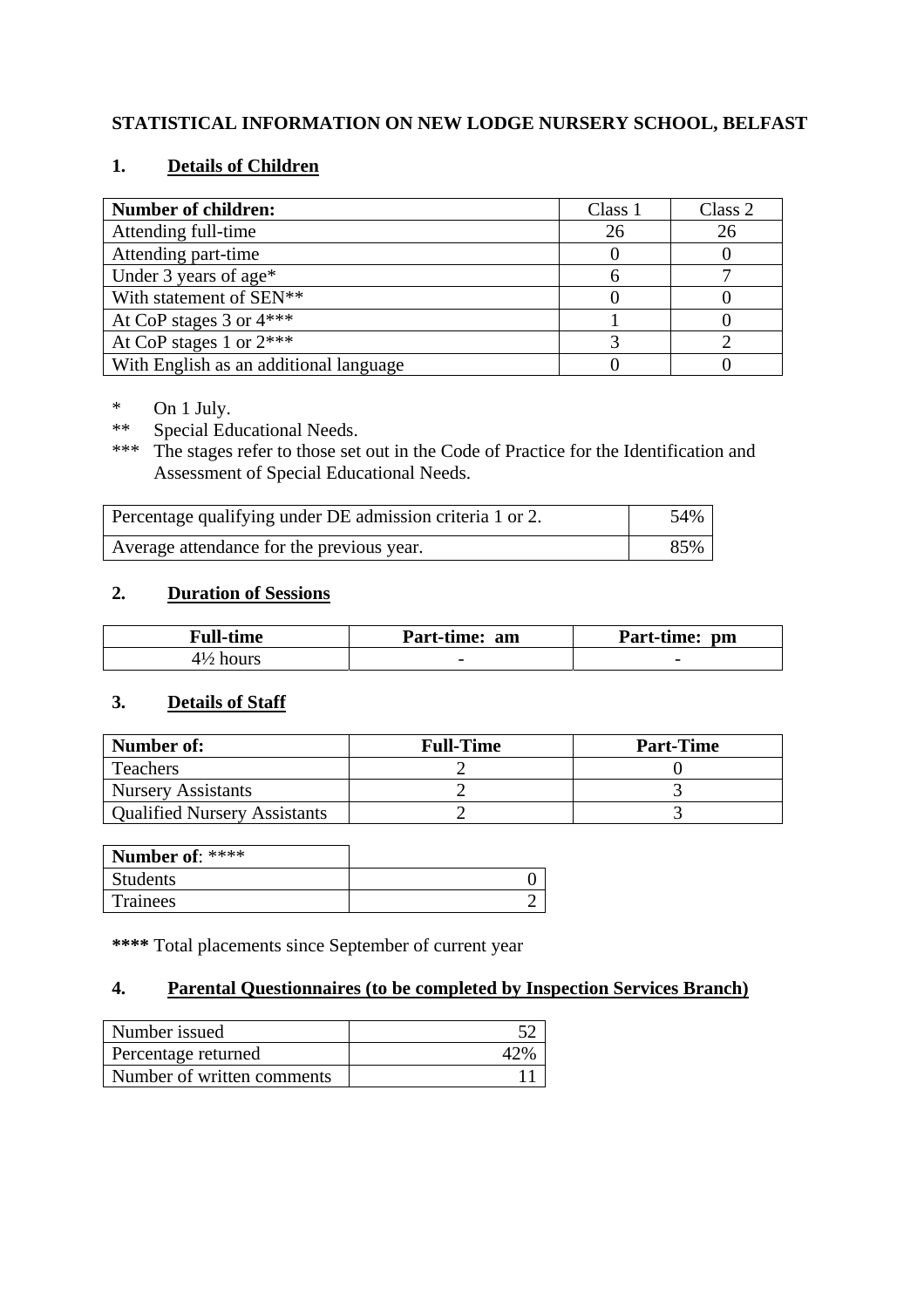#### **NEW LODGE NURSERY SCHOOL, BELFAST, BT15 2EL (111-0036) INSPECTED: 16 MAY 2007**

1. The nursery is situated in purpose built accommodation in the New Lodge area of north Belfast. Since the last inspection, a new principal has been appointed and took up post in February 2003.

2. The parents, staff and management group were given opportunities to express their views about the nursery through the inspection questionnaires. The responses have been taken into account as part of the inspection. Those who responded expressed very high levels of satisfaction with the work of the nursery.

3. The nursery has an excellent ethos and comprehensive policies and procedures for child protection that comply fully with Department of Education Circulars and guidance. The inspection evidence indicates that these policies and procedures are implemented effectively by all of the staff who show a very high level of concern for the children's welfare.

4. The nursery demonstrates a strong commitment to promoting healthy eating habits and a healthy lifestyle among the children. Good opportunities are provided for the children to participate in a range of appropriate energetic physical activities.

## 5. **The main strengths within the nursery's educational and pastoral provision are as follows.**

- The nursery has a very positive ethos and relationships at all levels are excellent. It has a warm, supportive atmosphere which helps the children grow in confidence and self-esteem. The staff have high expectations of all the children; the children respond well to the staff and their behaviour is excellent.
- The staff have created a very attractive, stimulating and rich learning environment. The children's work is thoughtfully displayed and exciting interest areas have been created to extend the children's thinking skills. Good use is made of all the space available within the building and the children experience a broad range of interesting activities and resources.
- The organisation of the daily timetable is carefully planned and provides an appropriate balance of freely chosen play and those activities which are led by the staff. Routines are unobtrusive and used effectively to provide choice and promote the children's independence.
- The quality of the interactions between the staff and the children is consistently of a very high standard. The adults match their support effectively to the children's abilities; they help develop natural conversations which promote a clear sense of enjoyment and stimulate and sustain the children's interest.
- The children are well-motivated and enthusiastic about their learning; they show high levels of concentration and during the inspection there were many instances of co-operative and purposeful play.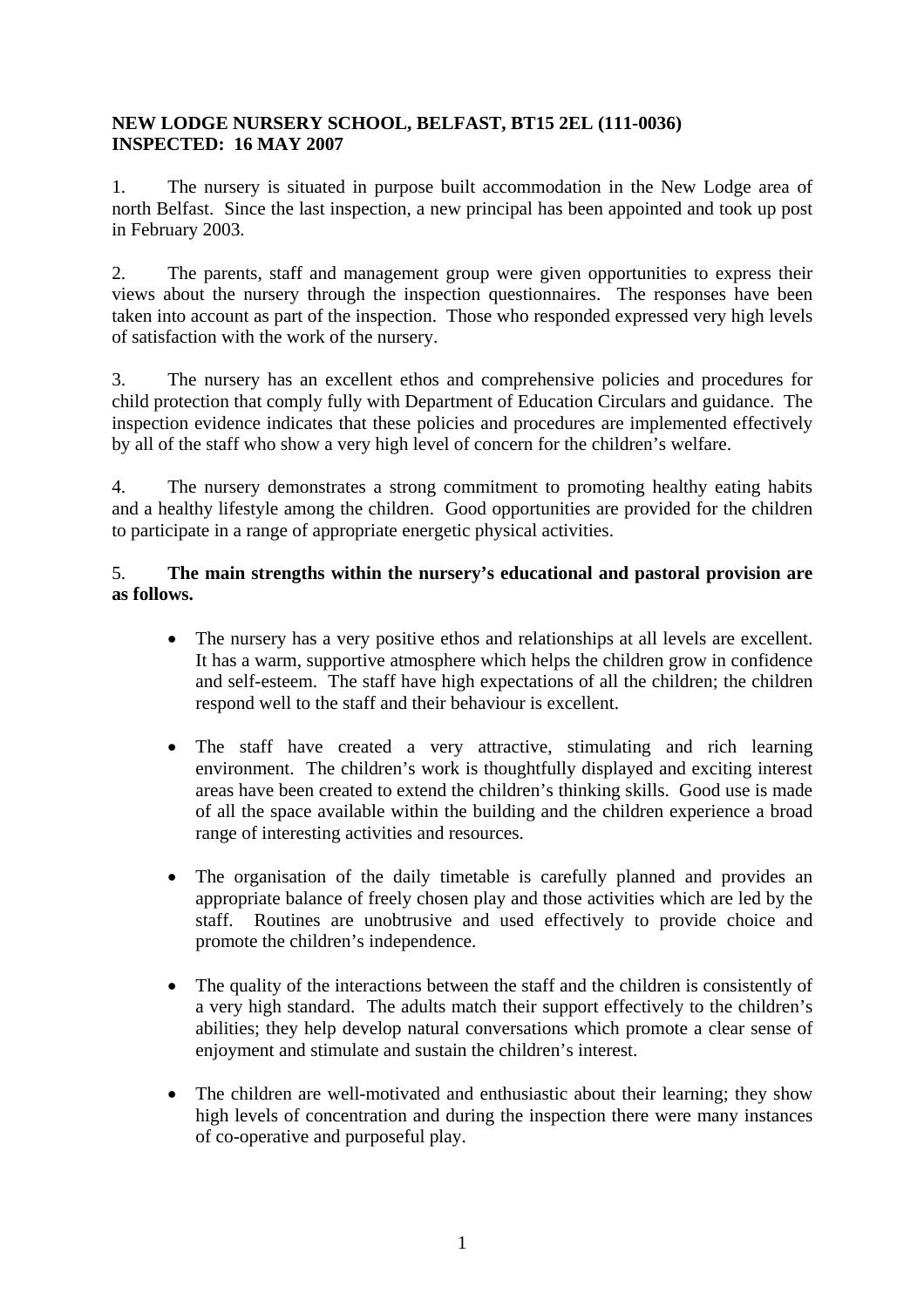- The nursery's educational programme offers excellent opportunities for learning in all the areas of the pre-school curriculum. The promotion of the children's personal, social and emotional development and the development of the children's language are particular strengths. Excellent use is made of seasonal and environmental topics, which extend the children's knowledge of, and interest in, the world around them.
- The staff provide sensitive support for those children identified as having special educational needs. Individual educational plans have been developed which ensure that these children are integrated into the nursery programme and that they are making progress in their learning.
- The nursery has an effective programme of liaison with parents; a variety of appropriate methods is used to encourage the parents to play a full role in the education of their children.
- Appropriate systems of planning have been developed which effectively guide the staff in their day-to-day work with the children; the staff monitor and record the children's progress and use this information to inform the planning.
- The Principal brings a high level of skill and enthusiasm to her work; she is an excellent role-model for the staff and is committed to the well-being of the children, their families and the local community. She is ably supported by the assistant teacher. There is a strong sense of team-spirit among the hard-working and dedicated staff. The trainees on placement within the nursery receive effective support and make a valuable contribution to the work of the team.

6. There is a well-developed culture of reflection and review within the nursery. The staff meet regularly to evaluate the planned programme and the school has a thoughtful and comprehensive development plan which highlights appropriate areas for review and improvement. The Principal and the staff are taking a carefully structured approach to self-evaluation and have gathered relevant evidence of improvement in several areas of provision, including the management and organisation of the dinner routine.

7. The quality of education provided in this nursery is outstanding. The educational and pastoral needs of the children are being very well met. The parents can have confidence in the nursery's capacity for sustained self-improvement.

No follow-up inspection is required.